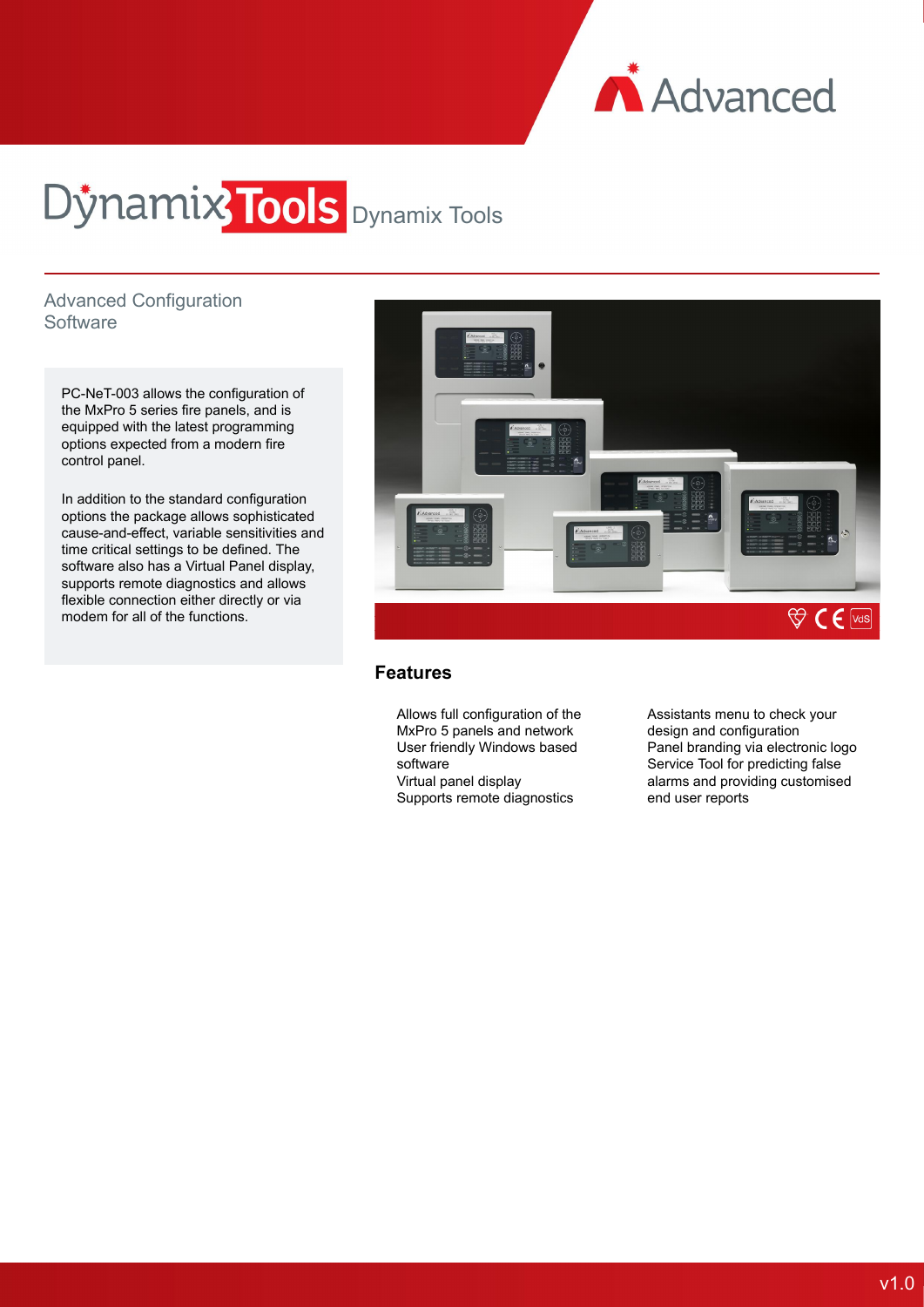

# **Key Features**

| User Friendly         | Windows Programming         | XP 8  |
|-----------------------|-----------------------------|-------|
| Product Branding Tool | <b>Virtual Control Mode</b> | Virtu |

3 Vista Compatible **Remote Diagnostics** ral Diagnostic Mode Cost Effective

# **Order Codes and Options**

| Pc-NeT-003:    | MxPro 4 & 5 Series Configuration<br>Software & Lead   | <b>Pc-Net-007:</b> | MxPro 4 & 5 Series Logo<br><b>Programming Software</b> |
|----------------|-------------------------------------------------------|--------------------|--------------------------------------------------------|
| Pc-NeT-003-    | MxPro 4 & 5 Series Configuration                      | Pc-Net-011:        | Mx ESPA 4.4.4 Pager Programming                        |
| USB:           | Software & USB Upload/download                        |                    | Software                                               |
|                | Lead                                                  | Pc-Net-013:        | <b>Ex Extraction Software</b>                          |
| Pc-Net-004 :   | MxPro 4 & 5 Series Remote Dial-up                     | Pc-Net-015:        | Mx Service Tool                                        |
|                | Software                                              | $UP-001$ :         | RS232 Serial Mx-Pro 4 & 5                              |
|                | Pc-Net-005-L1: Mx Graphical Control Software (up to 3 |                    | programming lead                                       |
|                | <b>Node Connection</b> )                              | $UP-006:$          | USB Mx-Pro 4 & 5 programming lead                      |
| Pc-Net-005-L2: | Mx Graphical Control Software (up to                  |                    |                                                        |
|                | 15 Node Connection)                                   |                    |                                                        |
| Pc-Net-005-L3: | Mx Graphical Control Software (up to                  |                    |                                                        |
|                | 200 Node Connection)                                  |                    |                                                        |

## **Compatibility**

BMS/Graphics Interface will be required for interfacing the MxPro 5 panels to a graphical PC.